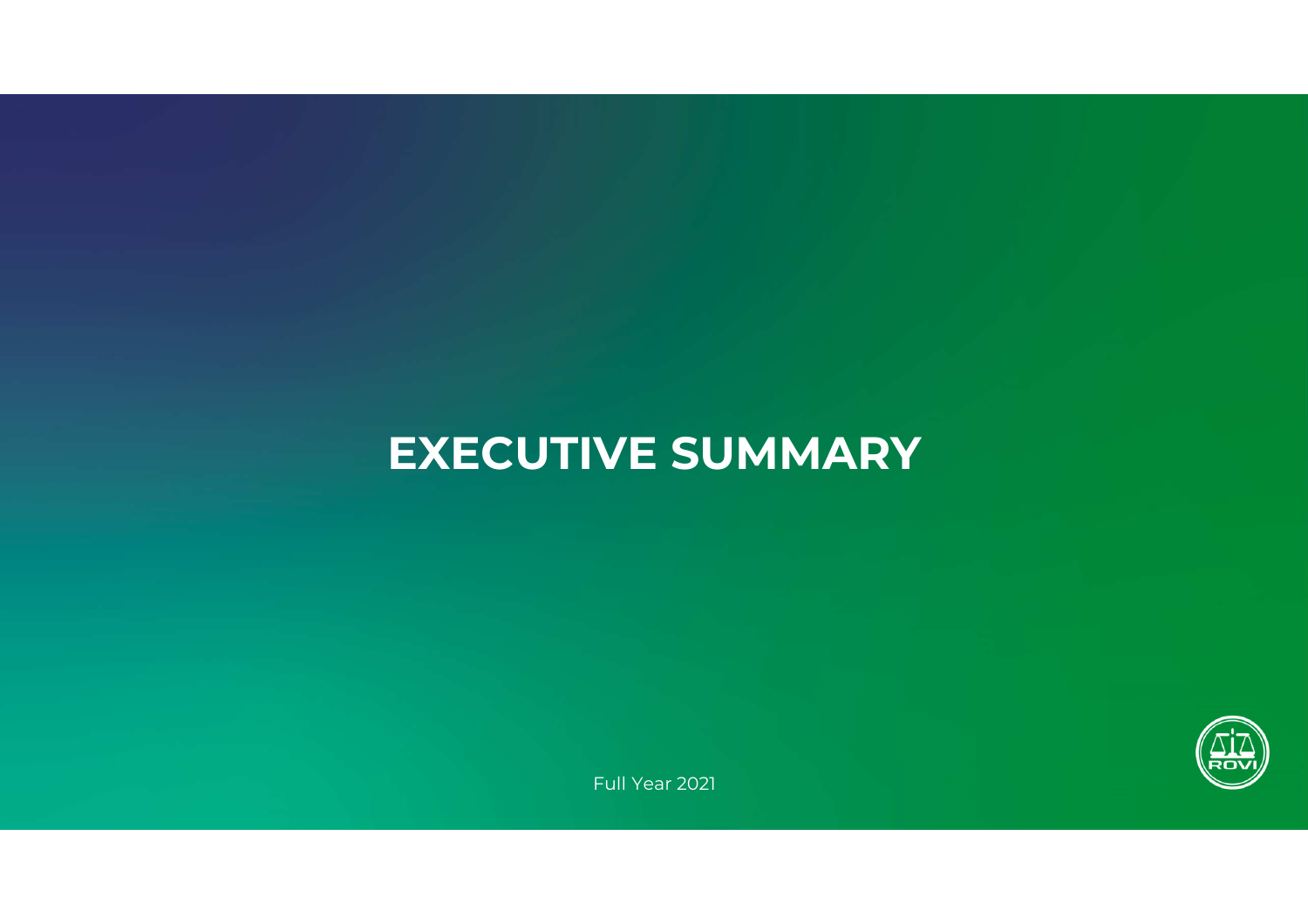| <b>REVENUE</b>    | <b>EBITDA</b> | EBIT            |
|-------------------|---------------|-----------------|
| 648.7 (+54%)      | 202.9 (+115%) | 181.6 (+143%)   |
|                   |               |                 |
| <b>Net profit</b> | <b>Capex</b>  | <b>Net cash</b> |

## **2022 operating revenue guidance upgraded to +15%-20%**

ROVI receives the European Commission's approval of Okedi®as <sup>a</sup> treatment for schizophrenia